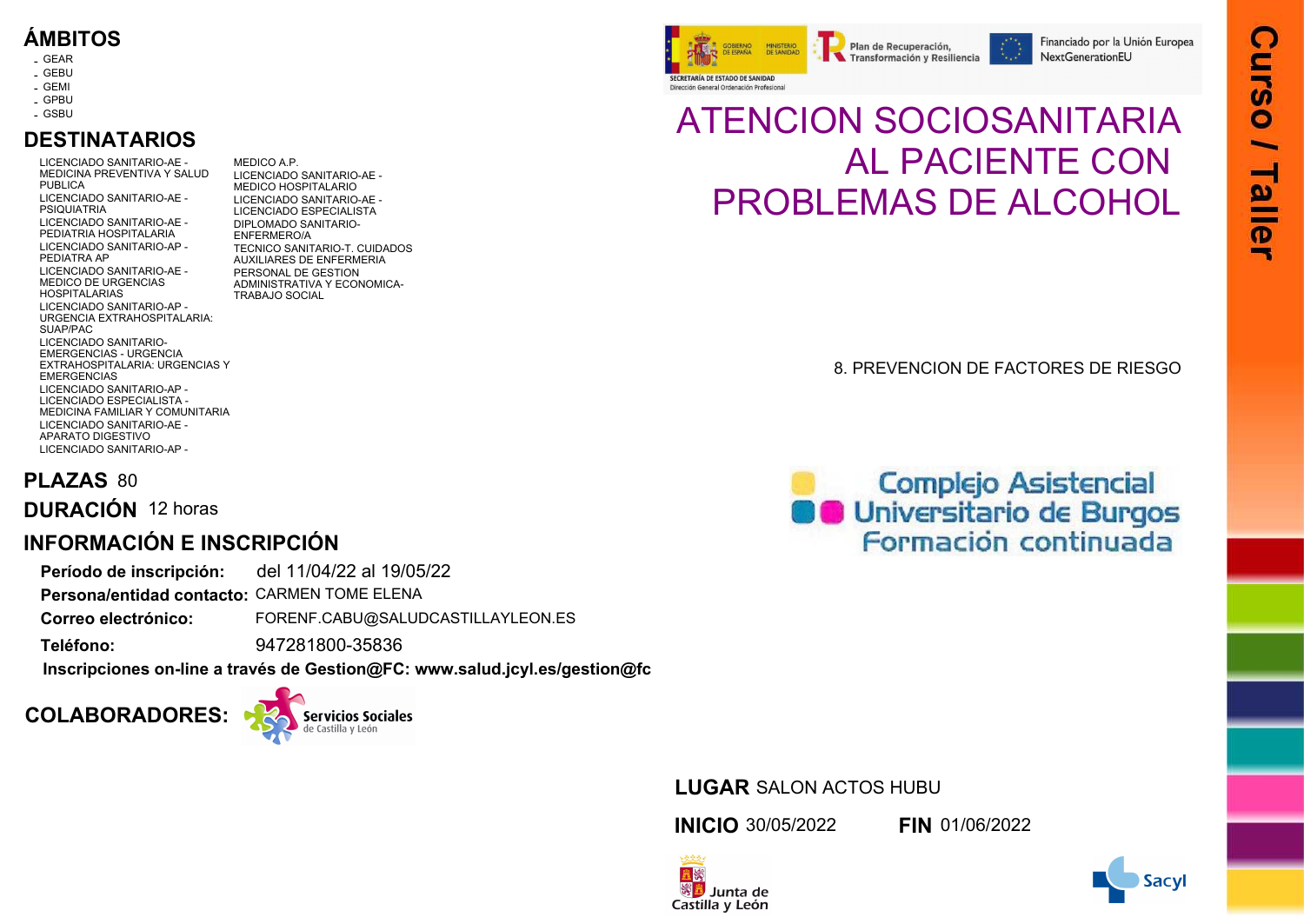### **OBJETIVOS GENERALES**

CONOCER LOS RECURSOS DEL SISTEMA DE ASISTENCIA E INTEGRACION SOCIAL DEL DROGODEPENDIENTE SAISDE PARA UNA CORRECTA INTERVENCION EN LA ATENCION INTEGRAL A PERSONAS CON PROBLEMAS DE ALCOHOL

### **OBJETIVOS ESPECÍFICOS**

-CONOCER EL MARCO JURIDICO EN EL QUE SE INSCRIBEN LAS CARACTERISTICAS FUNDAMENTALES DEL SISTEMA DE ASISTENCIA E INTEGRACION SOCIAL DEL DROGODEPENDIENTE SAISDE.

-DAR A CONOCER LA RED DE RECURSOS PARA EL TRATAMIENTO DEL ABUSO Y DEPENDENCIA DEL ALCOHOL.

### **PROGRAMA**

| Fecha / Hora              | Lugar                   | <b>Ponente</b>                       | Contenido                                                                                                                                                                     |
|---------------------------|-------------------------|--------------------------------------|-------------------------------------------------------------------------------------------------------------------------------------------------------------------------------|
| 30/05/22<br>10:00 / 10:15 | <b>SALON ACTOS HUBU</b> |                                      | -PRESENTACION GERENTE TERRITORIAL DE<br>SERVICIOS SOCIALES DE BURGOS                                                                                                          |
| 30/05/22<br>10:15 / 10:30 | <b>SALON ACTOS HUBU</b> | -SILVIA CAMARA<br><b>TEJEDOR</b>     | -LEGISLACION Y PLAN REGIONAL SOBRE<br>DROGAS DE CYL Y RECURSOS DE 1º NIVEL                                                                                                    |
| 30/05/22<br>10:30 / 11:15 | <b>SALON ACTOS HUBU</b> | -CRISTINA TRINIDAD<br><b>JANEIRO</b> | -RECURSO DE PRIMER NIVEL EN MIRANDA DE<br>EBRO, AREMI, ALCOHOLICOS REHABILITADOS<br><b>MIRANDA</b><br>DE<br><b>EBRO</b><br>FUNCIONES.<br>DE.<br>INTERVENCION, PROGRAMA QUIRON |
| 30/05/22<br>11:15/12:00   | <b>SALON ACTOS HUBU</b> | -NELIDA GONZALEZ<br><b>NUÑEZ</b>     | -RECURSO DE PRIMER NIVEL EN ARANDA DE<br>DUERO, CADAC, CENTRO DE APOYO AL<br>DROGODEPENDIENTE ARANDA DE DUERO Y<br><b>COMARCA CARITAS</b>                                     |
| 30/05/22<br>12:00 / 12:15 | <b>SALON ACTOS HUBU</b> |                                      | -DEBATE, RUEGOS Y PREGUNTAS                                                                                                                                                   |
| 30/05/22<br>12:15 / 12:30 | <b>SALON ACTOS HUBU</b> | -SILVIA CAMARA<br><b>TEJEDOR</b>     | -PRESENTACION DE RECURSOS DE 2º NIVEL<br>CARTERA DE SERVICIOS SACYL                                                                                                           |
| 30/05/22<br>12:30 / 13:30 | <b>SALON ACTOS HUBU</b> | -MANUEL MATEOS<br>AGUT               | -HOSPITAL DE DIA PSIQUIATRICO                                                                                                                                                 |
| 30/05/22<br>13:30/14:00   | <b>SALON ACTOS HUBU</b> |                                      | -DEBATE, RUEGOS Y PREGUNTAS                                                                                                                                                   |
| 31/05/22<br>10:00 / 10:45 | <b>SALON ACTOS HUBU</b> | -JULIAN MATEOS<br><b>AGUT</b>        | -RECURSO DE 2º NIVEL: ARBU, ASOCIACION DE<br>ALCOHOLICOS REHABLITITADOS DE BURGOS.<br>CENTRO DE DIA Y PROGRAMA ALFIL                                                          |
| 31/05/22<br>10:45/11:30   | <b>SALON ACTOS HUBU</b> | -SONIA ARROYAL<br>ANGULO             | -RECURSO DE 2º NIVEL: CAD CRUZ ROJA.<br>POLICONSUMOS Y<br><b>PROGRAMAS</b><br><b>PARA</b><br>MUJERES VICTIMAS DE VIOLENCIA<br>DE<br><b>GENERO Y TUBERCULOSIS</b>              |
| 31/05/22<br>11:30/12:15   | <b>SALON ACTOS HUBU</b> | - ANA FRANCO<br>ZAMORANO             | -RECURSO DE 2º NIVEL: PROYECTO HOMBRE.<br>POLICONSUMOS, CENTRO DE DIA, PROYECTO<br>HOMBRE BURGOS, FUNDACION CANDEAL                                                           |
| 31/05/22<br>12:15 / 12:30 | <b>SALON ACTOS HUBU</b> |                                      | -DEBATE, RUEGOS Y PREGUNTAS                                                                                                                                                   |
| 31/05/22<br>12:30 / 12:45 | <b>SALON ACTOS HUBU</b> | -SILVIA CAMARA<br><b>TEJEDOR</b>     | -PRESENTACION DE RECURSOS DE 3º NIVEL                                                                                                                                         |
| 31/05/22<br>12:45 / 13:45 | <b>SALON ACTOS HUBU</b> | - ADRIAN SANCHEZ<br><b>GUTIERREZ</b> | DE<br>$3^{\circ}$<br>-RECURSO<br>NIVEL:<br><b>COMUNIDAD</b><br>TERAPEUTICA PROYECTO HOMBRE.                                                                                   |

# **METODOLOGÍA** Presencial

### **PONENTES**

#### **ARROYAL ANGULO, SONIA**

TRABAJADORA SOCIAL. CENTRO ESPECIFICO DE ASISTENCIA AMBULATORIA A DROGODEPENDIENTES. CRUZ ROJA.

#### **CAMARA TEJEDOR, SILVIA**

JEFA SECCION DROGODEPENDENCIAS JCYL

#### **CAMARA TEJEDOR, SILVIA**

#### **FRANCO ZAMORANO, ANA**

DIRECTORA DE LOS PROGRAMAS AMBULATORIOS DE ADULTOS PROYECTO HOMBRE

#### **GONZALEZ NUÑEZ, NELIDA**

TRABAJADORA SOCIAL CADAD ARANDA DE DUERO

#### **MATEOS AGUT, JULIAN**

PSICOLOGO ESPECIALISTA EN PSICOLOGIA CLINICA. ARBU.

#### **MATEOS AGUT, MANUEL**

PSIQUIATRA. RESPONSABLE HOSPITAL DE DIA SERVICIO PSIQUIATRIA CAUBU

#### **MIRAS VEIGA, ALICIA**

LEA PEDIATRIA. PEDIATRA URGENCIAS HOSPITALARIAS HUBU

#### **RUBIO HORTA, ASUNCION**

EDUCADORA SOCIAL Y PEDAGOGA. PROYECTO JOVEN. PROYECTO HOMBRE BURGOS, FUNDACION CANDEAL

#### **RUBIO HORTA, ASUNCION**

#### **SANCHEZ GUTIERREZ, ADRIAN**

PSICOLOGO. DIRECTOR COMUNIDA TERAPEUTICA PROYECTO HOMBRE

#### **TRINIDAD JANEIRO, CRISTINA**

TRABAJADORA SOCIAL AREMI MIRANDA DE EBRO

#### **ZHYGALOVA ZHYGALOVA, OLENA**

LEA MEDICIA FAMILIAR Y COMUNITARIA. MEDICO URGENCIAS HOSPITALARIAS ADULTO HUBU